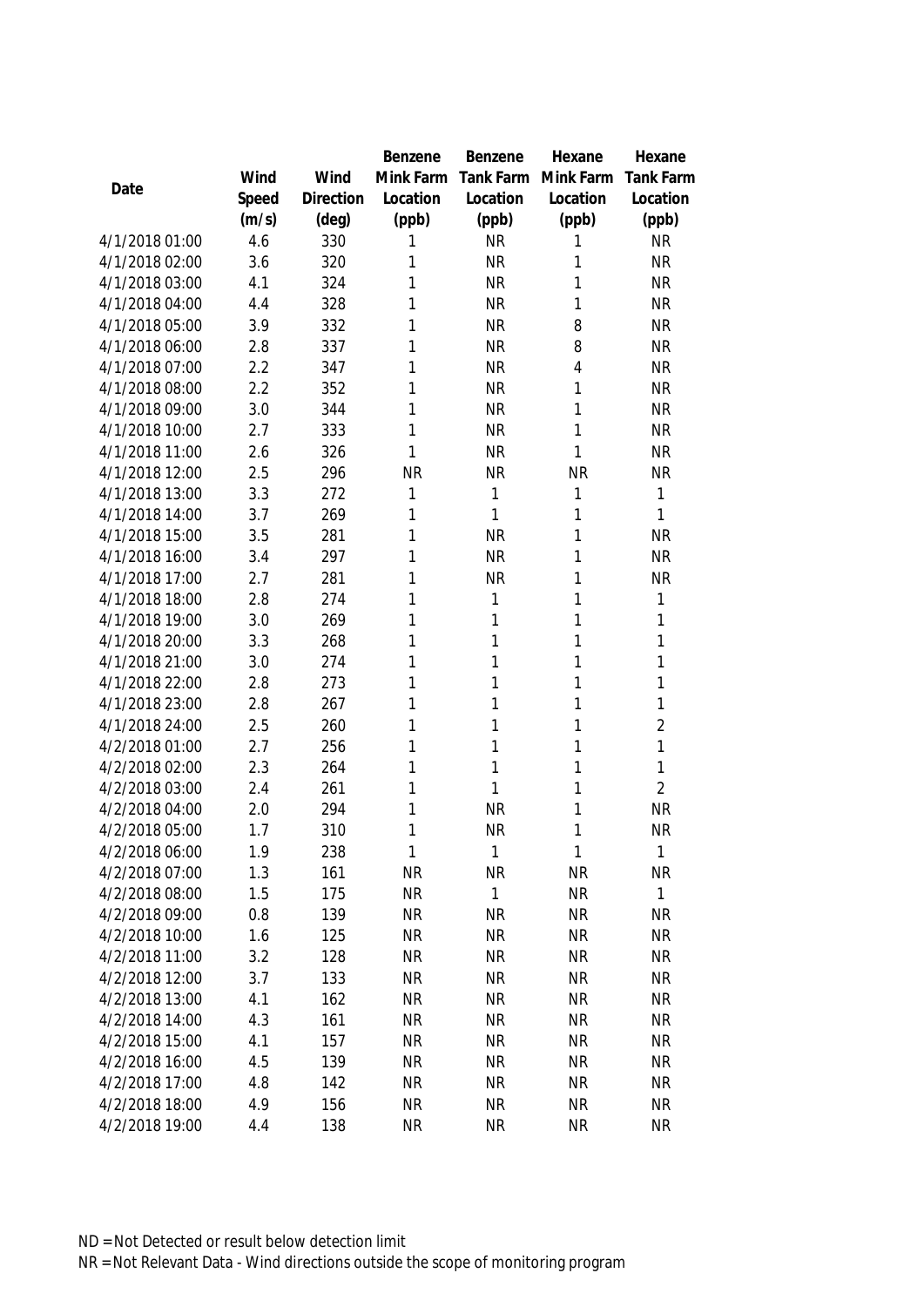|                |       |                | Benzene      | Benzene   | Hexane       | Hexane           |
|----------------|-------|----------------|--------------|-----------|--------------|------------------|
|                | Wind  | Wind           | Mink Farm    | Tank Farm | Mink Farm    | <b>Tank Farm</b> |
| Date           | Speed | Direction      | Location     | Location  | Location     | Location         |
|                | (m/s) | $(\text{deg})$ | (ppb)        | (ppb)     | (ppb)        | (ppb)            |
| 4/2/2018 20:00 | 3.7   | 138            | <b>NR</b>    | <b>NR</b> | <b>NR</b>    | <b>NR</b>        |
| 4/2/2018 21:00 | 4.2   | 130            | <b>NR</b>    | <b>NR</b> | <b>NR</b>    | <b>NR</b>        |
| 4/2/2018 22:00 | 4.2   | 118            | <b>NR</b>    | <b>NR</b> | <b>NR</b>    | <b>NR</b>        |
| 4/2/2018 23:00 | 3.5   | 115            | <b>NR</b>    | <b>NR</b> | <b>NR</b>    | NR               |
| 4/2/2018 24:00 | 3.1   | 108            | <b>NR</b>    | <b>NR</b> | <b>NR</b>    | <b>NR</b>        |
| 4/3/2018 01:00 | 2.5   | 101            | <b>NR</b>    | <b>NR</b> | <b>NR</b>    | <b>NR</b>        |
| 4/3/2018 02:00 | 2.9   | 100            | <b>NR</b>    | <b>NR</b> | <b>NR</b>    | <b>NR</b>        |
| 4/3/2018 03:00 | 2.9   | 99             | <b>NR</b>    | <b>NR</b> | <b>NR</b>    | <b>NR</b>        |
| 4/3/2018 04:00 | 2.9   | 107            | <b>NR</b>    | <b>NR</b> | <b>NR</b>    | <b>NR</b>        |
| 4/3/2018 05:00 | 2.3   | 88             | <b>NR</b>    | <b>NR</b> | <b>NR</b>    | <b>NR</b>        |
| 4/3/2018 06:00 | 2.5   | 65             | <b>NR</b>    | <b>NR</b> | <b>NR</b>    | <b>NR</b>        |
| 4/3/2018 07:00 | 2.6   | 78             | <b>NR</b>    | <b>NR</b> | <b>NR</b>    | <b>NR</b>        |
| 4/3/2018 08:00 | 2.5   | 79             | <b>NR</b>    | <b>NR</b> | <b>NR</b>    | <b>NR</b>        |
| 4/3/2018 09:00 | 2.7   | 69             | <b>NR</b>    | <b>NR</b> | <b>NR</b>    | <b>NR</b>        |
| 4/3/2018 10:00 | 3.1   | 66             | <b>NR</b>    | <b>NR</b> | <b>NR</b>    | <b>NR</b>        |
| 4/3/2018 11:00 | 3.2   | 72             | <b>NR</b>    | <b>NR</b> | <b>NR</b>    | <b>NR</b>        |
| 4/3/2018 12:00 | 3.1   | 68             | <b>NR</b>    | <b>NR</b> | <b>NR</b>    | <b>NR</b>        |
| 4/3/2018 13:00 | 3.6   | 46             | <b>NR</b>    | <b>NR</b> | <b>NR</b>    | <b>NR</b>        |
| 4/3/2018 14:00 | 4.4   | 47             | <b>NR</b>    | <b>NR</b> | <b>NR</b>    | <b>NR</b>        |
| 4/3/2018 15:00 | 4.2   | 45             | <b>NR</b>    | <b>NR</b> | <b>NR</b>    | <b>NR</b>        |
| 4/3/2018 16:00 | 4.3   | 27             | 1            | <b>NR</b> | $\mathbf{1}$ | <b>NR</b>        |
| 4/3/2018 17:00 | 4.9   | 21             | 1            | <b>NR</b> | $\mathbf{1}$ | <b>NR</b>        |
| 4/3/2018 18:00 | 5.5   | 9              | $\mathbf{1}$ | <b>NR</b> | $\mathbf{1}$ | <b>NR</b>        |
| 4/3/2018 19:00 | 4.7   | 5              | 1            | <b>NR</b> | $\mathbf{1}$ | <b>NR</b>        |
| 4/3/2018 20:00 | 3.1   | 346            | $\mathbf{1}$ | <b>NR</b> | $\mathbf{1}$ | <b>NR</b>        |
| 4/3/2018 21:00 | 3.6   | 320            | $\mathbf{1}$ | <b>NR</b> | $\mathbf{1}$ | <b>NR</b>        |
| 4/3/2018 22:00 | 3.6   | 296            | $\mathbf{1}$ | <b>NR</b> | $\mathbf{1}$ | <b>NR</b>        |
| 4/3/2018 23:00 | 4.5   | 283            | $\mathbf{1}$ | <b>NR</b> | $\mathbf{1}$ | <b>NR</b>        |
| 4/3/2018 24:00 | 5.1   | 286            | 1            | <b>NR</b> | 1            | <b>NR</b>        |
| 4/4/2018 01:00 | 6.0   | 285            | 1            | <b>NR</b> | 1            | <b>NR</b>        |
| 4/4/2018 02:00 | 6.7   | 292            | 1            | <b>NR</b> | 1            | <b>NR</b>        |
| 4/4/2018 03:00 | 7.5   | 309            | 1            | <b>NR</b> | $\mathbf{1}$ | <b>NR</b>        |
| 4/4/2018 04:00 | 8.0   | 322            | 1            | <b>NR</b> | $\mathbf{1}$ | <b>NR</b>        |
| 4/4/2018 05:00 | 7.4   | 323            | 1            | <b>NR</b> | 1            | <b>NR</b>        |
| 4/4/2018 06:00 | 6.6   | 316            | 1            | <b>NR</b> | 1            | <b>NR</b>        |
| 4/4/2018 07:00 | 6.9   | 316            | $\mathbf{1}$ | <b>NR</b> | $\mathbf{1}$ | <b>NR</b>        |
| 4/4/2018 08:00 | 6.7   | 315            | $\mathbf{1}$ | <b>NR</b> | $\mathbf{1}$ | <b>NR</b>        |
| 4/4/2018 09:00 | 7.0   | 320            | $\mathbf{1}$ | <b>NR</b> | $\mathbf{1}$ | <b>NR</b>        |
| 4/4/2018 10:00 | 8.1   | 323            | 1            | <b>NR</b> | $\mathbf{1}$ | <b>NR</b>        |
| 4/4/2018 11:00 | 7.1   | 322            | $\mathbf{1}$ | <b>NR</b> | $\mathbf{1}$ | <b>NR</b>        |
| 4/4/2018 12:00 | 6.6   | 312            | $\mathbf{1}$ | <b>NR</b> | $\mathbf{1}$ | <b>NR</b>        |
| 4/4/2018 13:00 | 5.5   | 296            | 1            | <b>NR</b> | 1            | <b>NR</b>        |
| 4/4/2018 14:00 | 6.3   | 286            | 1            | <b>NR</b> | 1            | <b>NR</b>        |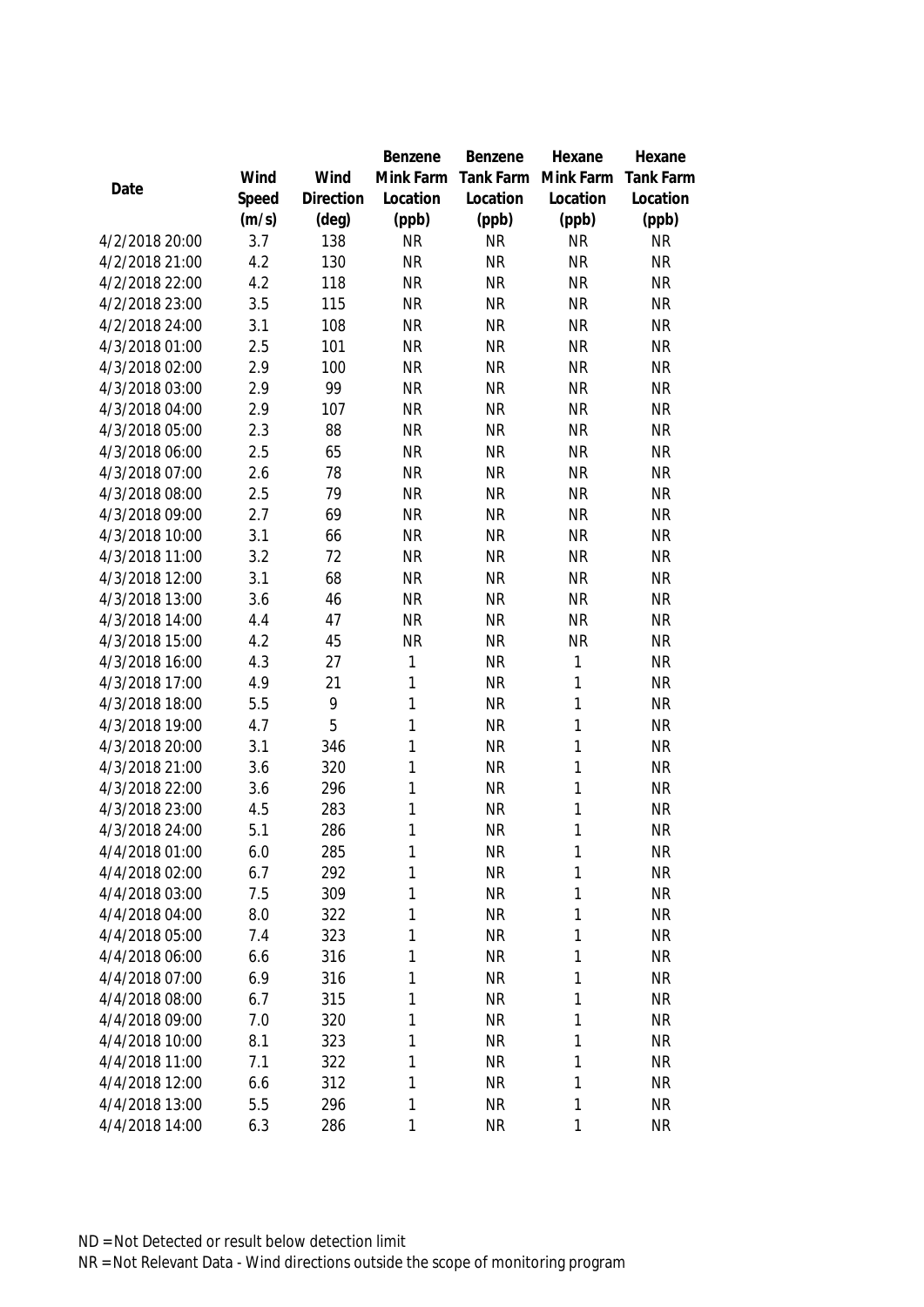|                |       |           | Benzene   | Benzene        | Hexane    | Hexane           |
|----------------|-------|-----------|-----------|----------------|-----------|------------------|
|                | Wind  | Wind      | Mink Farm | Tank Farm      | Mink Farm | <b>Tank Farm</b> |
| Date           | Speed | Direction | Location  | Location       | Location  | Location         |
|                | (m/s) | (deg)     | (ppb)     | (ppb)          | (ppb)     | (ppb)            |
| 4/4/2018 15:00 | 6.5   | 278       | 1         | <b>NR</b>      | 1         | <b>NR</b>        |
| 4/4/2018 16:00 | 6.5   | 268       | 1         | 1              | 1         | 1                |
| 4/4/2018 17:00 | 6.1   | 272       | 1         | 1              | 1         | 1                |
| 4/4/2018 18:00 | 6.1   | 278       | 1         | <b>NR</b>      | 1         | <b>NR</b>        |
| 4/4/2018 19:00 | 5.2   | 282       | 1         | <b>NR</b>      | 1         | <b>NR</b>        |
| 4/4/2018 20:00 | 4.9   | 274       | 1         | 1              | 1         | 1                |
| 4/4/2018 21:00 | 3.6   | 270       | 1         | 1              | 1         | 1                |
| 4/4/2018 22:00 | 3.3   | 271       | 1         | 1              | 1         | 1                |
| 4/4/2018 23:00 | 3.3   | 270       | 1         | 1              | 1         | 1                |
| 4/4/2018 24:00 | 3.1   | 278       | 1         | <b>NR</b>      | 1         | <b>NR</b>        |
| 4/5/2018 01:00 | 3.1   | 280       | 1         | <b>NR</b>      | 1         | <b>NR</b>        |
| 4/5/2018 02:00 | 3.7   | 302       | 1         | <b>NR</b>      | 1         | <b>NR</b>        |
| 4/5/2018 03:00 | 2.9   | 321       | 1         | <b>NR</b>      | 1         | <b>NR</b>        |
| 4/5/2018 04:00 | 2.5   | 334       | 1         | <b>NR</b>      | 1         | <b>NR</b>        |
| 4/5/2018 05:00 | 2.2   | 320       | 1         | <b>NR</b>      | 1         | <b>NR</b>        |
| 4/5/2018 06:00 | 1.7   | 346       | 1         | <b>NR</b>      | 1         | <b>NR</b>        |
| 4/5/2018 07:00 | 0.5   | 235       | 1         | 1              | 1         | 1                |
| 4/5/2018 08:00 | 1.6   | 240       | 1         | 1              | 1         | 1                |
| 4/5/2018 09:00 | 1.2   | 238       | 1         | 1              | 1         | 1                |
| 4/5/2018 10:00 | 1.8   | 195       | <b>NR</b> | 1              | <b>NR</b> | 1                |
| 4/5/2018 11:00 | 2.1   | 182       | <b>NR</b> | 1              | <b>NR</b> | 1                |
| 4/5/2018 12:00 | 3.0   | 189       | <b>NR</b> | 1              | <b>NR</b> | 1                |
| 4/5/2018 13:00 | 3.7   | 198       | <b>NR</b> | 1              | <b>NR</b> | 1                |
| 4/5/2018 14:00 | 3.8   | 186       | <b>NR</b> | 1              | <b>NR</b> | 1                |
| 4/5/2018 15:00 | 3.9   | 193       | <b>NR</b> | 1              | <b>NR</b> | 1                |
| 4/5/2018 16:00 | 3.1   | 178       | <b>NR</b> | 1              | <b>NR</b> | 1                |
| 4/5/2018 17:00 | 3.3   | 171       | <b>NR</b> | $\mathbf{1}$   | <b>NR</b> | 1                |
| 4/5/2018 18:00 | 3.7   | 154       | <b>NR</b> | <b>NR</b>      | <b>NR</b> | <b>NR</b>        |
| 4/5/2018 19:00 | 3.0   | 106       | <b>NR</b> | <b>NR</b>      | <b>NR</b> | <b>NR</b>        |
| 4/5/2018 20:00 | 3.1   | 116       | <b>NR</b> | <b>NR</b>      | <b>NR</b> | <b>NR</b>        |
| 4/5/2018 21:00 | 2.4   | 91        | <b>NR</b> | <b>NR</b>      | <b>NR</b> | <b>NR</b>        |
| 4/5/2018 22:00 | 2.7   | 112       | <b>NR</b> | <b>NR</b>      | <b>NR</b> | <b>NR</b>        |
| 4/5/2018 23:00 | 3.4   | 130       | <b>NR</b> | <b>NR</b>      | <b>NR</b> | <b>NR</b>        |
| 4/5/2018 24:00 | 1.9   | 126       | NR        | <b>NR</b>      | <b>NR</b> | <b>NR</b>        |
| 4/6/2018 01:00 | 2.1   | 161       | <b>NR</b> | <b>NR</b>      | <b>NR</b> | <b>NR</b>        |
| 4/6/2018 02:00 | 1.7   | 193       | <b>NR</b> | 1              | <b>NR</b> | $\mathbf 1$      |
| 4/6/2018 03:00 | 2.6   | 213       | <b>NR</b> | 1              | <b>NR</b> | $\mathbf{1}$     |
| 4/6/2018 04:00 | 3.0   | 275       | 1         | $\overline{4}$ | 1         | $\overline{2}$   |
| 4/6/2018 05:00 | 3.8   | 285       | 1         | <b>NR</b>      | 1         | <b>NR</b>        |
| 4/6/2018 06:00 | 3.1   | 279       | 1         | <b>NR</b>      | 1         | <b>NR</b>        |
| 4/6/2018 07:00 | 4.0   | 289       | 1         | <b>NR</b>      | 1         | <b>NR</b>        |
| 4/6/2018 08:00 | 3.9   | 276       | 1         | <b>NR</b>      | 1         | <b>NR</b>        |
| 4/6/2018 09:00 | 5.1   | 285       | 1         | <b>NR</b>      | 1         | <b>NR</b>        |